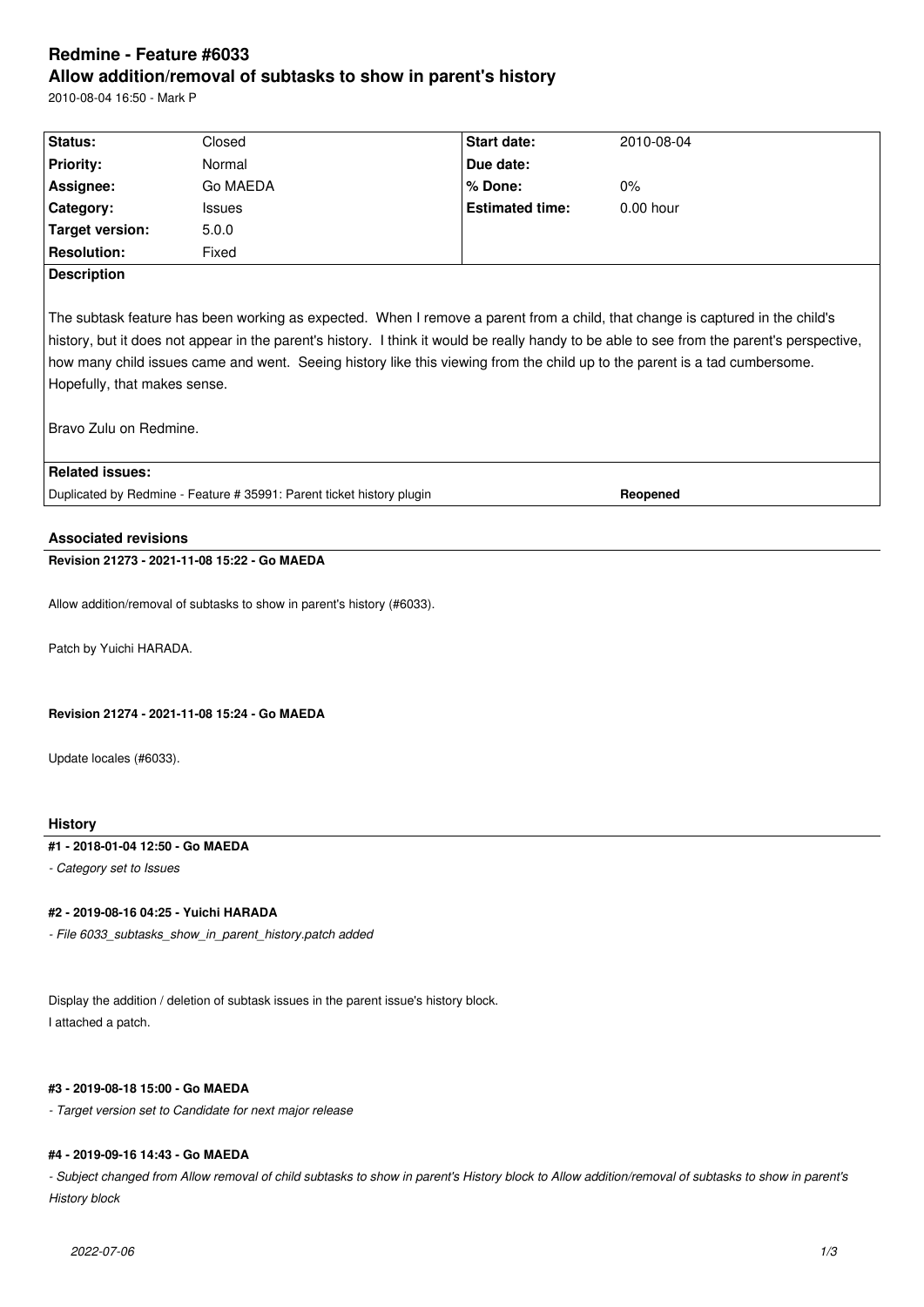*- Target version changed from Candidate for next major release to 4.1.0*

Setting the target version to 4.1.0.

#### **#5 - 2019-09-28 00:33 - Go MAEDA**

*- Target version changed from 4.1.0 to 4.2.0*

#### **#6 - 2021-03-25 08:31 - Marius BALTEANU**

*- Target version changed from 4.2.0 to 5.0.0*

#### **#7 - 2021-09-05 14:16 - Go MAEDA**

*- File 6033\_subtasks\_show\_in\_parent\_history.patch added*

Update the patch for the latest trunk (r21204).

## **#8 - 2021-10-02 08:40 - Go MAEDA**

The patch breaks an existing test. This is because patched Redmine sends an email notification when a journal that records the addition or removal of a subtask is added.

#### Error:

MailHandlerTest#test\_add\_issue\_should\_send\_notification:

NameError: undefined local variable or method `byebug' for #<MailHandlerTest:0x00007fd3f69b1d98>

test/unit/mail\_handler\_test.rb:438:in `test\_add\_issue\_should\_send\_notification'

rails test test/unit/mail\_handler\_test.rb:431

## **#9 - 2021-10-05 02:29 - Yuichi HARADA**

*- File 6033\_subtasks\_show\_in\_parent\_history-v2.patch added*

## Go MAEDA wrote:

*The patch breaks an existing test. This is because patched Redmine sends an email notification when a journal that records the addition or removal of a subtask is added.*

```
[...]
```
I have confirmed that the test fails. I fixed test/unit/mail\_handler\_test.rb as follows.

diff --git a/test/unit/mail\_handler\_test.rb b/test/unit/mail\_handler\_test.rb

index 3fd3ce0722..999cb8ceac 100644

--- a/test/unit/mail\_handler\_test.rb

+++ b/test/unit/mail\_handler\_test.rb

@@ -433,10 +433,19 @@ class MailHandlerTest < ActiveSupport::TestCase

assert issue.is\_a?(Issue)

assert !issue.new\_record?